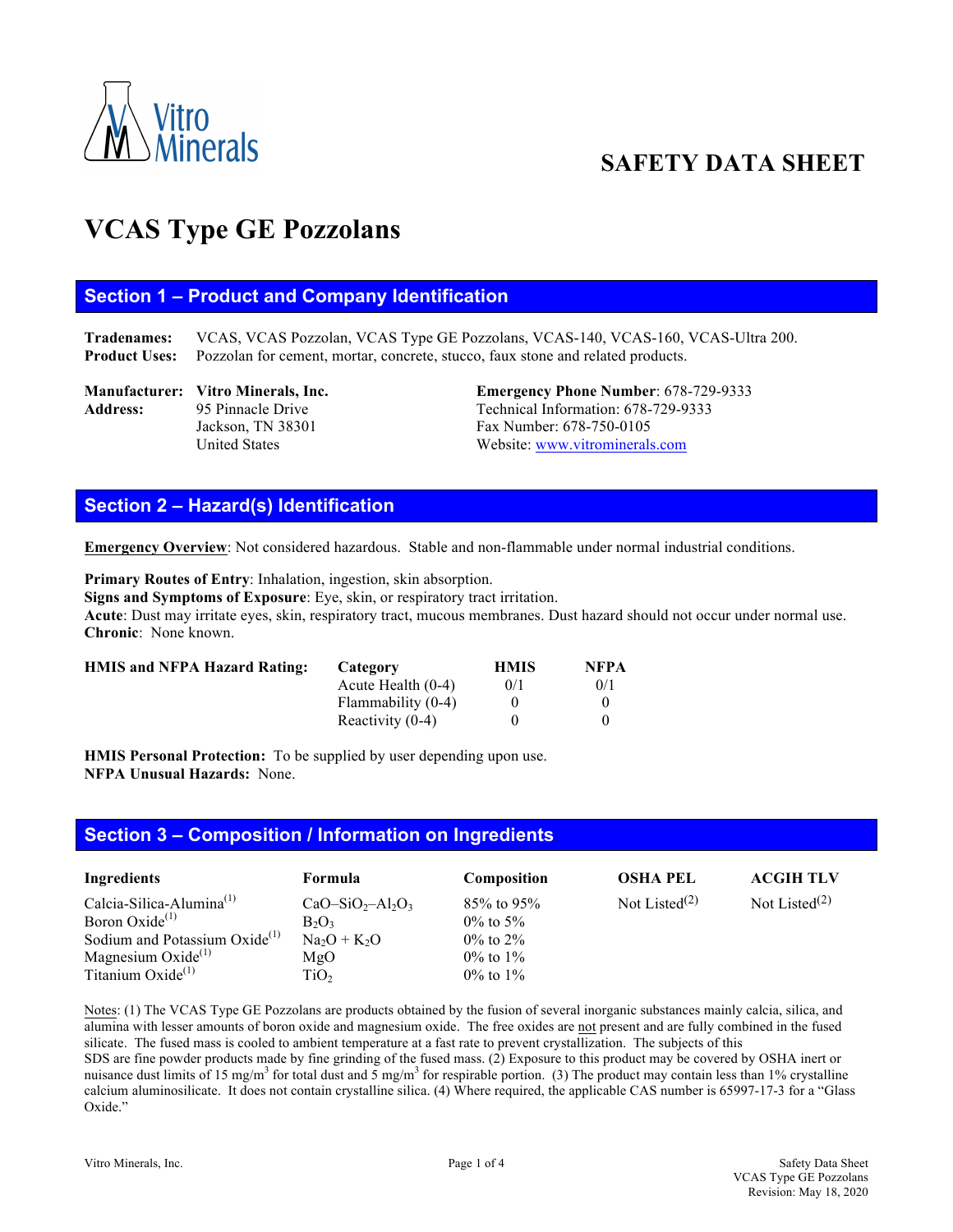#### **Section 4 – First-Aid Measures**

**Medical Conditions Generally Aggravated by Exposure**: May aggravate existing pulmonary condition if high dust situation is created. Dusting conditions should not occur under normal use.

**Eye Contact**: Immediately flush eyes with water to remove dust particles. If irritation develops, seek medical attention. **Skin Contact:** Wash skin with soap and water. If irritation develops, seek medical attention.

**Inhalation**: Immediately remove affected person to fresh air. If irritation develops, seek medical attention. **Ingestion**: Rinse mouth out with water. Induce vomiting if significant quantities ingested. Seek medical attention.

## **Section 5 – Fire-Fighting Measures**

**Fire and Explosion Hazard Overview**: This material is considered non-flammable and non-combustible.

**Auto-Ignition Temperature**: N/A **Flash Point and Method Used**: N/A **LEL/UEL**: N/A **Unusual Fire and Explosion Hazards**: None **Special Fire Fighting Procedures**: No special procedures required. **Extinguisher Media**: No special media required.

 $N/A = Not$  Applicable

# **Section 6 – Accidental Release Measures**

**Steps to be Taken if Material is Accidentally Spilled or Released**: Avoid creating airborne dust. Pick up with shovel or mechanical equipment. Wet methods and vacuuming may be used on spills.

### **Section 7 – Handling and Storage**

**Precautions to be Taken**: Keep material dry in storage. No special handling required. Avoid creating airborne dust. Not an electrical conductor.

**Other Precautions and/or Special Hazards**: None

#### **Section 8 – Exposure Controls / Personal Protection**

**Respiratory Protection**: If airborne dust exposure approaches the TLV or PEL (Section 2) use half-mask or full-face airpurifying respirator equipped with NIOSH or MSHA-approved high efficiency filters for protection against pneumoconiosisproducing dust. An airline respirator may be required where dust levels are extremely high.

**Protective Gloves:** Limit contact with skin. Use rubber or cloth gloves as necessary. **Eye Protection**: Wear goggles or face shield as appropriate. Avoid contact lenses.

**Ventilation to be Used**: Keep dust levels below PEL. Use general and local exhaust ventilation and dust collection systems to keep dust levels within acceptable limits.

**Other Protective Clothing and Equipment**: None normally required. Wear long sleeves and long pants to reduce skin contact. Use work gloves, goggles and face shield as necessary.

**Hygienic Work Practices**: Do not allow dust to get into eyes, to be inhaled, to be swallowed, or remain on skin if irritation occurs. Practice good personal hygiene. Wash or shower after use. Launder clothes as normal.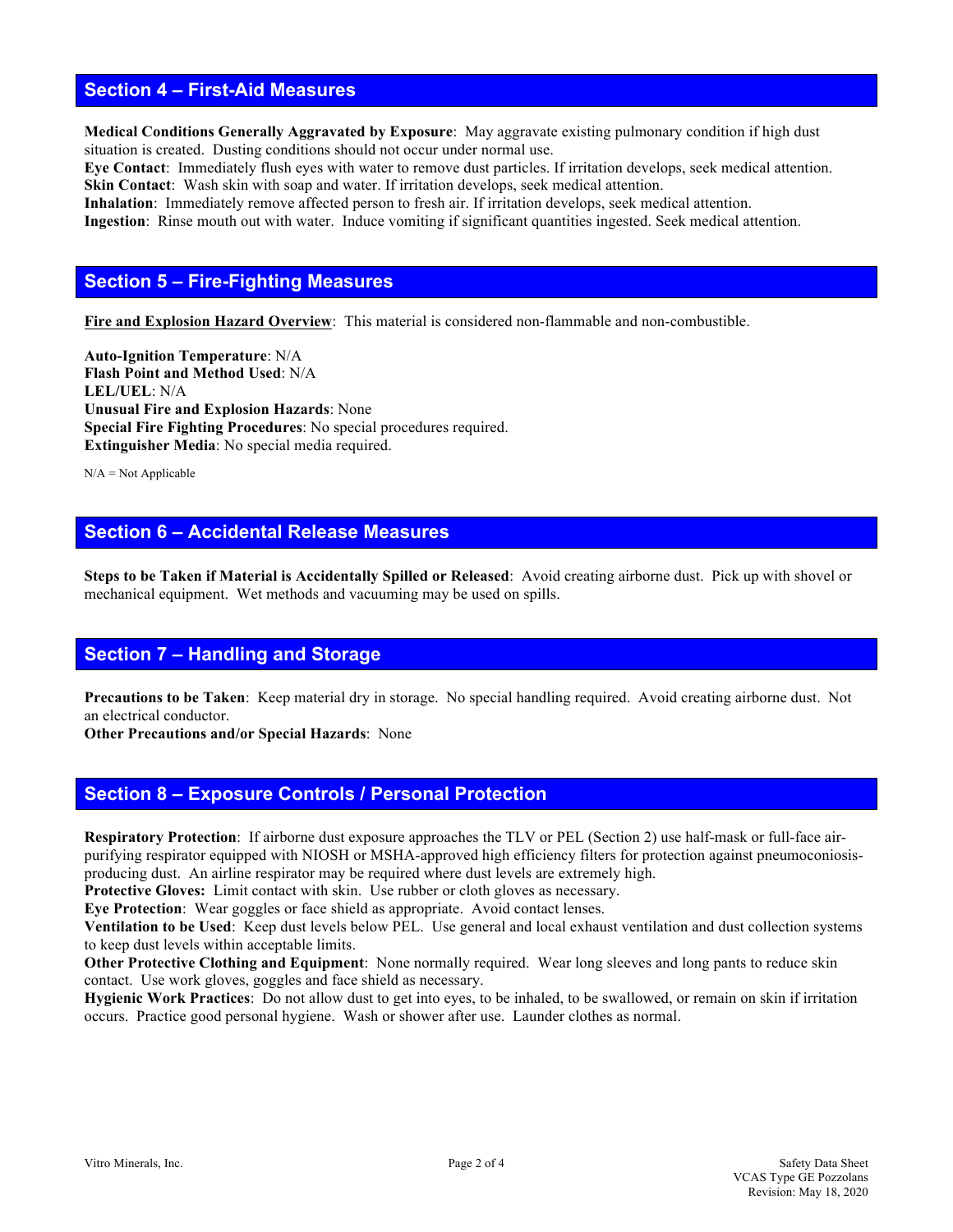#### **Section 9 – Physical and Chemical Properties**

| Appearance:                                          | White powder           |
|------------------------------------------------------|------------------------|
| <b>Upper/lower flammability or explosive limits:</b> | N/A                    |
| Odor:                                                | None                   |
| <b>Vapor pressure</b> (mm Hg and Temp):              | N/A                    |
| <b>Odor threshold:</b>                               | None                   |
| Vapor density:                                       | N/A                    |
| pH:                                                  | $9.5 - 10$             |
| <b>Specific gravity</b> $(H_2O=1)$ :                 | 2.6                    |
| <b>Melting (softening) point:</b>                    | $> 800$ <sup>o</sup> C |
| Solubility in water:                                 | Insoluble              |
| Initial boiling point and boiling range:             | N/A                    |
| <b>Flash point:</b>                                  | N/A                    |
| <b>Evaporation rate:</b>                             | N/A                    |
| <b>Flammability (solid, gas):</b>                    | N/A                    |
| <b>Upper/lower flammability or explosive limits:</b> | N/A                    |
| Vapor pressure:                                      | N/A                    |
| Vapor density $(Air = 1)$ :                          | N/A                    |
| <b>Partition coefficient:</b>                        | N/A                    |
| n-octanol/water:                                     | N/A                    |
| Auto-ignition temperature:                           | N/A                    |
| <b>Decomposition temperature:</b>                    | $>2000$ °C             |
| Viscosity:                                           | N/A                    |
|                                                      |                        |

 $N/A = Not$  Applicable

### **Section 10 – Stability and Reactivity**

**Stability**: Stable

**Conditions to Avoid**: None known.

**Hazardous Decomposition Products**: Unknown and not suspected.

**Hazardous Polymerization**: Not known to occur.

**Reactivity**:When mixed with cement and concrete products in its intended use, the material reacts in the normal way as a "pozzolan" with the lime and alkalis present to form calcium silicate hydrates. Material is considered inert in polymer and resin systems. Avoid contact with strong acids, reducing agents, and oxidizers.

#### **Section 11 – Toxicological Information**

**Carcinogenicity:** The following list indicates whether or not the indicated agency has listed the product as a carcinogen: NTP, Not listed; IARC, Not listed; OSHA, Not listed.

**LD50**: Oral (g/kg), Not available; Dermal (g/kg), Not available; Inhalation (ppm, 8hrs), Not available.

# **Section 12 – Ecological Information**

Considered to be an inert solid waste, and no special precautions should be taken in case it is released or spilled. These products do not contain, nor are manufactured with, Class I or Class II Ozone-Depleting Chemicals (CFCs) identified in the Clean Air Act Amendment, 1990 List of Ozone Depleting Chemicals.